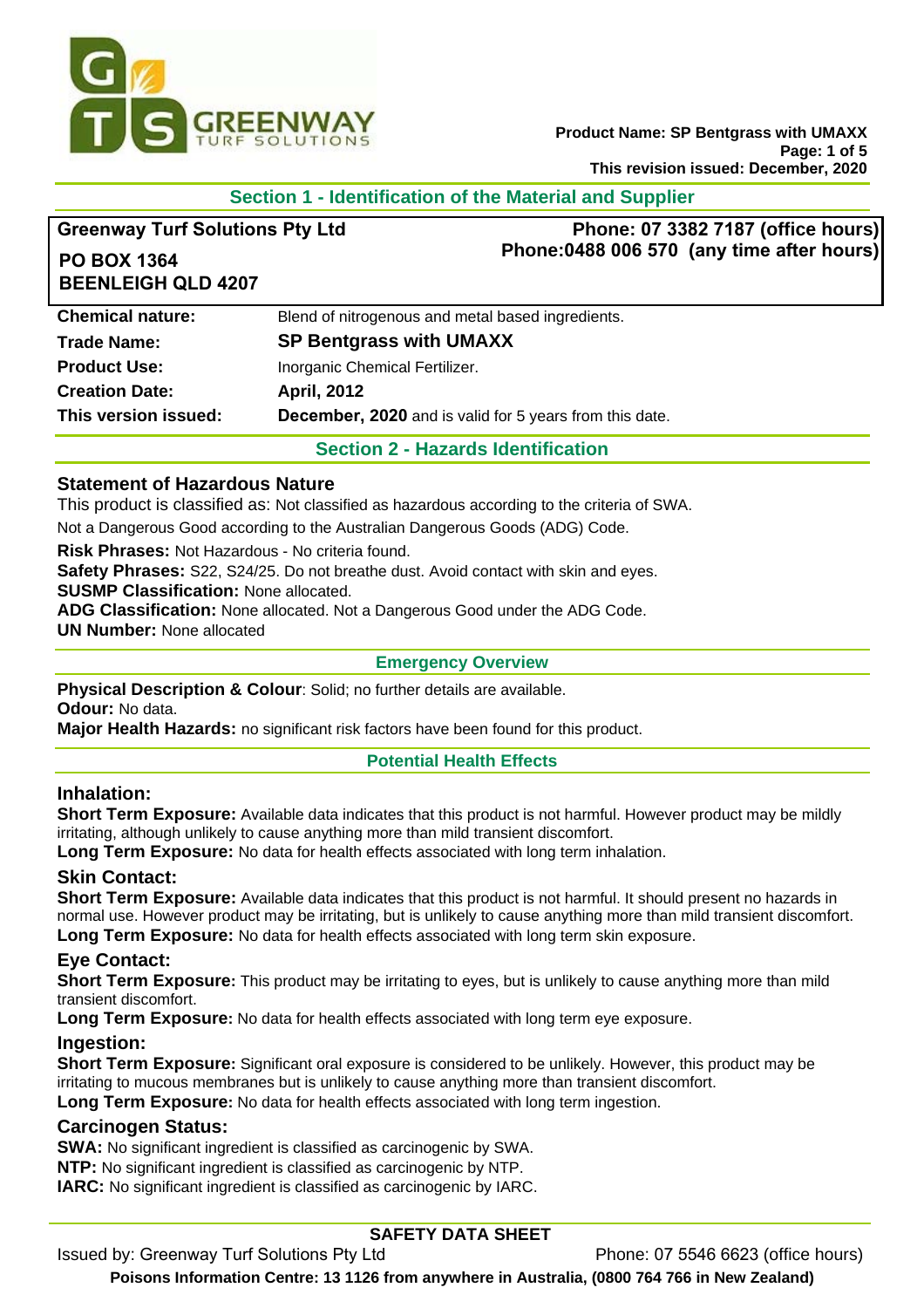| <b>Section 3 - Composition/Information on Ingredients</b> |               |          |         |                                                    |
|-----------------------------------------------------------|---------------|----------|---------|----------------------------------------------------|
| <b>Ingredients</b>                                        | <b>CAS No</b> | Conc,%   |         | TWA (mg/m <sup>3</sup> ) STEL (mg/m <sup>3</sup> ) |
| Potassium nitrate                                         | 7757-79-1     | *        | not set | not set                                            |
| N-(n-Butyl)thiophosphoric triamide                        | 94317-64-3    | *        | not set | not set                                            |
| Urea                                                      | $57-13-6$     | $\star$  | not set | not set                                            |
| Cyanoguanidine                                            | 461-58-5      | $^\star$ | not set | not set                                            |
| Monoammonium phosphate                                    | 7722-76-1     | $\star$  | not set | not set                                            |
| Potassium sulfate                                         | 7778-80-5     | $^\star$ | not set | not set                                            |
| Sodium tetraborate                                        | 11130-12-4    | $\star$  | not set | not set                                            |
| Copper EDTA salt                                          | 14025-15-1    | $\star$  | not set | not set                                            |
| EDTA - iron sodium salt                                   | 15708-41-5    | *        | not set | not set                                            |
| Manganese EDTA                                            | 55448-20-9    | $\star$  | not set | not set                                            |
| Sodium molybdate                                          | 7631-95-0     | $^\star$ | not set | not set                                            |
| Zinc EDTA                                                 | 15954-98-0    | $\star$  | not set | not set                                            |
|                                                           |               |          |         |                                                    |

\* In a ratio to give 28% nitrogen (N), 3% phosphorus (P) and 14% potassium (K) plus trace elements.

This is a commercial product whose exact ratio of components may vary slightly. Minor quantities of other non hazardous ingredients are also possible.

The SWA TWA exposure value is the average airborne concentration of a particular substance when calculated over a normal 8 hour working day for a 5 day working week. The STEL (Short Term Exposure Limit) is an exposure value that may be equalled (but should not be exceeded) for no longer than 15 minutes and should not be repeated more than 4 times per day. There should be at least 60 minutes between successive exposures at the STEL. The term "peak "is used when the TWA limit, because of the rapid action of the substance, should never be exceeded, even briefly.

### **Section 4 - First Aid Measures**

#### **General Information:**

You should call The Poisons Information Centre if you feel that you may have been poisoned, burned or irritated by this product. The number is 13 1126 from anywhere in Australia (0800 764 766 in New Zealand) and is available at all times. Have this MSDS with you when you call.

**Inhalation:** No first aid measures normally required. However, if inhalation has occurred, and irritation has developed, remove to fresh air and observe until recovered. If irritation becomes painful or persists more than about 30 minutes, seek medical advice.

**Skin Contact:** Gently brush away excess particles. Wash gently and thoroughly with water (use non-abrasive soap if necessary) for 5 minutes or until chemical is removed.

**Eye Contact:** Quickly and gently brush particles from eyes. No effects expected. If irritation does occur, flush contaminated eye(s) with lukewarm, gently flowing water for 5 minutes or until the product is removed. Obtain medical advice if irritation becomes painful or lasts more than a few minutes. Take special care if exposed person is wearing contact lenses.

**Ingestion:** If product is swallowed or gets in mouth, do NOT induce vomiting; wash mouth with water and give some water to drink. If symptoms develop, or if in doubt contact a Poisons Information Centre or a doctor.

# **Section 5 - Fire Fighting Measures**

**Fire and Explosion Hazards**: There is no risk of an explosion from this product under normal circumstances if it is involved in a fire.

Only small quantities of decomposition products are expected from this product at temperatures normally achieved in a fire.

Fire decomposition products from this product are likely to be irritating if inhaled.

**Extinguishing Media:** Not combustible. Use extinguishing media suited to burning materials.

**Fire Fighting:** If a significant quantity of this product is involved in a fire, call the fire brigade.

| Flash point:                     | Does not burn.                  |
|----------------------------------|---------------------------------|
| <b>Upper Flammability Limit:</b> | Does not burn.                  |
| <b>Lower Flammability Limit:</b> | Does not burn.                  |
| <b>Autoignition temperature:</b> | Not applicable - does not burn. |
| <b>Flammability Class:</b>       | Does not burn.                  |
|                                  |                                 |

# **SAFETY DATA SHEET**

Issued by: Greenway Turf Solutions Pty Ltd Phone: 07 5546 6623 (office hours) **Poisons Information Centre: 13 1126 from anywhere in Australia, (0800 764 766 in New Zealand)**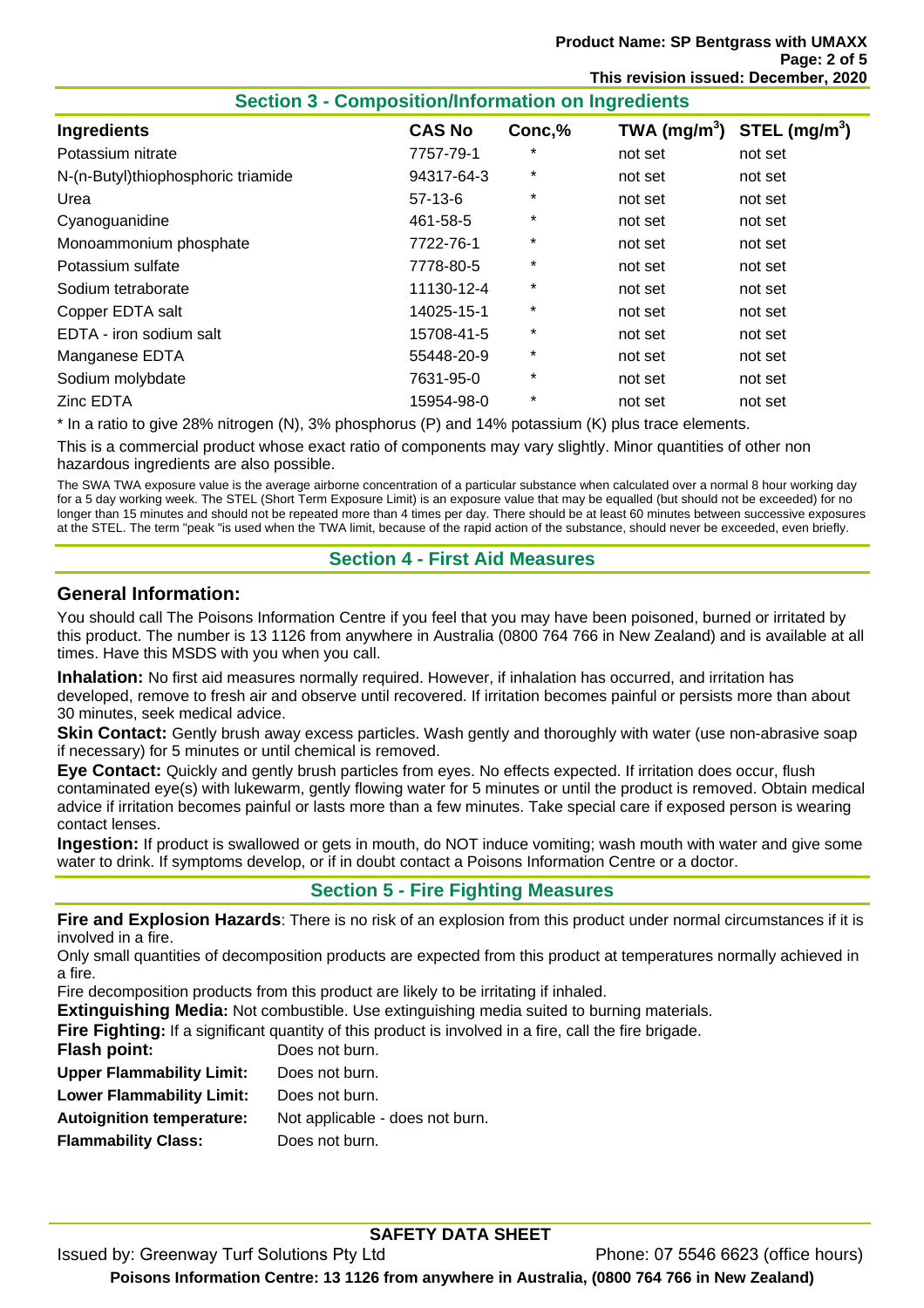# **Section 6 - Accidental Release Measures**

**Accidental release:** Minor spills do not normally need any special cleanup measures. In the event of a major spill, prevent spillage from entering drains or water courses. As a minimum, wear overalls, goggles and gloves. Suitable materials for protective clothing include cotton, rubber, PVC. Eye/face protective equipment should comprise as a minimum, protective glasses and, preferably, goggles. If there is a significant chance that dusts are likely to build up in cleanup area, we recommend that you use a suitable Dust Mask. Otherwise, not normally necessary.

Stop leak if safe to do so, and contain spill. Sweep up and shovel or collect recoverable product into labelled containers for recycling or salvage, and dispose of promptly. Consider vacuuming if appropriate. Recycle containers wherever possible after careful cleaning. After spills, wash area preventing runoff from entering drains. If a significant quantity of material enters drains, advise emergency services. This material may be suitable for approved landfill. Ensure legality of disposal by consulting regulations prior to disposal. Thoroughly launder protective clothing before storage or re-use. Advise laundry of nature of contamination when sending contaminated clothing to laundry.

# **Section 7 - Handling and Storage**

**Handling:** Keep exposure to this product to a minimum, and minimise the quantities kept in work areas. Check Section 8 of this MSDS for details of personal protective measures, and make sure that those measures are followed. The measures detailed below under "Storage" should be followed during handling in order to minimise risks to persons using the product in the workplace. Also, avoid contact or contamination of product with incompatible materials listed in Section 10.

**Storage:** Make sure that containers of this product are kept tightly closed. Keep containers dry and away from water. Make sure that the product does not come into contact with substances listed under "Incompatibilities" in Section 10. Check packaging - there may be further storage instructions on the label.

### **Section 8 - Exposure Controls and Personal Protection**

The following Australian Standards will provide general advice regarding safety clothing and equipment:

Respiratory equipment: **AS/NZS 1715**, Protective Gloves: **AS 2161**, Occupational Protective Clothing: AS/NZS 4501 set 2008, Industrial Eye Protection: **AS1336** and **AS/NZS 1337**, Occupational Protective Footwear: **AS/NZS2210**.

# **SWA Exposure Limits TWA (mg/m<sup>3</sup>**

### **) STEL (mg/m<sup>3</sup> )**

Exposure limits have not been established by SWA for any of the significant ingredients in this product.

No special equipment is usually needed when occasionally handling small quantities. The following instructions are for bulk handling or where regular exposure in an occupational setting occurs without proper containment systems. **Ventilation:** No special ventilation requirements are normally necessary for this product. However make sure that the work environment remains clean and that dusts are minimised.

**Eye Protection:** Eye protection such as protective glasses or goggles is recommended when this product is being used.

**Skin Protection:** You should avoid contact even with mild skin irritants. Therefore you should wear suitable impervious elbow-length gloves and facial protection when handling this product. See below for suitable material types.

**Protective Material Types:** We suggest that protective clothing be made from the following materials: cotton, rubber, PVC.

**Respirator:** If there is a significant chance that dusts are likely to build up in the area where this product is being used, we recommend that you use a suitable Dust Mask. Otherwise, not normally necessary.

### **Section 9 - Physical and Chemical Properties:**

| <b>Physical Description &amp; colour:</b> | Solid; no further details are available.        |
|-------------------------------------------|-------------------------------------------------|
| Odour:                                    | No data.                                        |
| <b>Boiling Point:</b>                     | Not available.                                  |
| <b>Freezing/Melting Point:</b>            | No specific data. Solid at normal temperatures. |
| <b>Volatiles:</b>                         | No data.                                        |
| <b>Vapour Pressure:</b>                   | No data.                                        |
| <b>Vapour Density:</b>                    | Not applicable.                                 |
| <b>Specific Gravity:</b>                  | No data.                                        |
| <b>Water Solubility:</b>                  | No data.                                        |
| pH:                                       | No data.                                        |
| <b>Volatility:</b>                        | No data.                                        |
| <b>Odour Threshold:</b>                   | No data.                                        |
| <b>Evaporation Rate:</b>                  | Not applicable.                                 |
| <b>Coeff Oil/water Distribution:</b>      | No data                                         |

### **SAFETY DATA SHEET**

Issued by: Greenway Turf Solutions Pty Ltd Phone: 07 5546 6623 (office hours)

**Poisons Information Centre: 13 1126 from anywhere in Australia, (0800 764 766 in New Zealand)**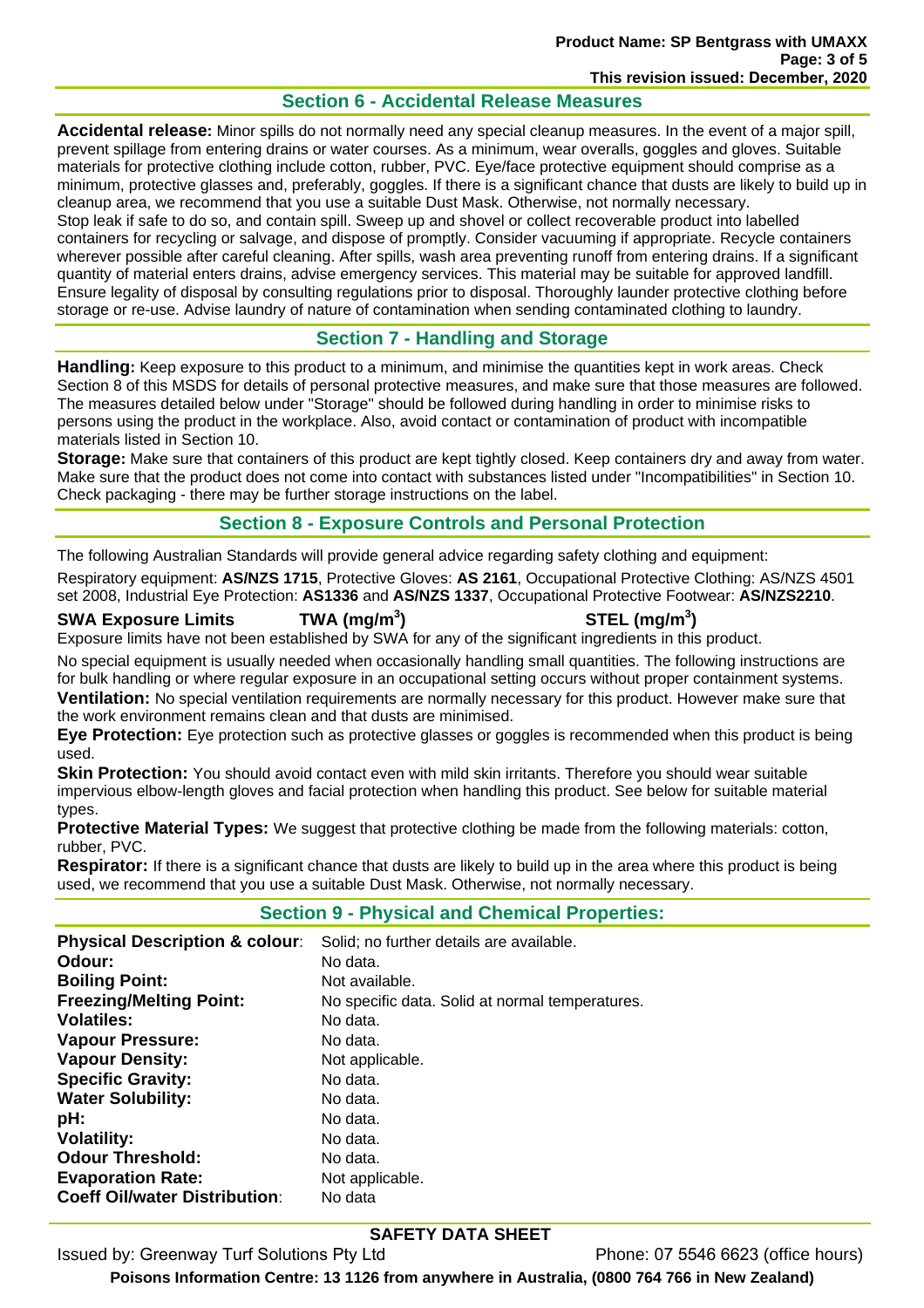| <b>Viscosity:</b>         |  |
|---------------------------|--|
| <b>Autoignition temp:</b> |  |

### **Section 10 - Stability and Reactivity**

**Reactivity:** This product is unlikely to react or decompose under normal storage conditions. However, if you have any doubts, contact the supplier for advice on shelf life properties.

**Conditions to Avoid:** Keep containers tightly closed. Containers should be kept dry.

**Incompatibilities:** strong oxidising agents, zinc, tin, aluminium and their alloys.

**Fire Decomposition:** Only small quantities of decomposition products are expected from this product at temperatures normally achieved in a fire. Combustion forms carbon dioxide, and if incomplete, carbon monoxide and possibly smoke. Water is also formed. May form nitrogen and its compounds, and under some circumstances, oxides of nitrogen. Occasionally hydrogen cyanide gas in reducing atmospheres. May form oxides of sulfur (sulfur dioxide is a respiratory hazard) and other sulfur compounds. Most will have a foul odour. May form oxides of phosphorus and other phosphorus compounds. Metal compounds. Carbon monoxide poisoning produces headache, weakness, nausea, dizziness, confusion, dimness of vision, disturbance of judgment, and unconsciousness followed by coma and death.

**Polymerisation:** This product will not undergo polymerisation reactions.

| <b>Section 11 - Toxicological Information</b>                                                                     |                                                                                                                                                                                                                                                                                                                           |  |
|-------------------------------------------------------------------------------------------------------------------|---------------------------------------------------------------------------------------------------------------------------------------------------------------------------------------------------------------------------------------------------------------------------------------------------------------------------|--|
| <b>Local Effects:</b><br>Target Organs:                                                                           | There is no data to hand indicating any particular target organs.                                                                                                                                                                                                                                                         |  |
|                                                                                                                   | <b>Classification of Hazardous Ingredients</b>                                                                                                                                                                                                                                                                            |  |
| Ingredient                                                                                                        | <b>Risk Phrases</b>                                                                                                                                                                                                                                                                                                       |  |
| <b>Potassium sulfate:</b> $LD_{50}$ (Oral), Rat 6600mg/kg<br>Urea: $LD_{50}$ (Oral), Rat 14,300mg/kg              | No ingredient mentioned in the HSIS Database is present in this product at hazardous concentrations.<br>Monoammonium Phosphate: LD <sub>50</sub> Oral, Rat >2000mg/kg<br>$LD_{50}$ Dermal, Rat = >5000mg/kg<br>Potassium nitrate: LD <sub>50</sub> (Oral), Rabbit 1900-3750mg/kg<br>$LD_{50}$ (Dermal), Rabbit >5000mg/kg |  |
|                                                                                                                   | <b>Section 12 - Ecological Information</b>                                                                                                                                                                                                                                                                                |  |
|                                                                                                                   | This product is unlikely to adversely effect the environment. Salts, acids and bases are typically diluted and<br>neutralised when released to the environment in small quantities.                                                                                                                                       |  |
| Potassium nitrate: LC <sub>50</sub> fish: 1378-3000mg/L<br>Potassium sulfate: LC <sub>50</sub> fish: 680-3550mg/L | <b>Monoammonium Phosphate:</b> LC <sub>50</sub> Fish: rainbow trout ( <i>Oncorhynchus mykiss</i> ): >86mg/L<br>$EC_{50}$ Daphnia: 720-890mg/L                                                                                                                                                                             |  |

**Urea:** LC<sub>50</sub> fish: >9100mg/L EC<sub>50</sub> Daphnia: >10,000mg/L

**Section 13 - Disposal Considerations** 

**Disposal:** This product may be recycled if unused, or if it has not been contaminated so as to make it unsuitable for its intended use. If it has been contaminated, it may be possible to separate the contamination in some way. Only if neither of these options is suitable, consider landfill.

# **Section 14 - Transport Information**

**ADG Code:** This product is not classified as a Dangerous Good. No special transport conditions are necessary unless required by other regulations.

# **Section 15 - Regulatory Information**

**AICS:** All of the significant ingredients in this formulation are compliant with NICNAS regulations.

# **Section 16 - Other Information**

**This MSDS contains only safety-related information. For other data see product literature.** 

**Acronyms:** 

| <b>ADG Code</b> | Australian Code for the Transport of Dangerous Goods by Road and Rail $(7^{th}$ edition) |
|-----------------|------------------------------------------------------------------------------------------|
| <b>AICS</b>     | Australian Inventory of Chemical Substances                                              |
| <b>SWA</b>      | Safe Work Australia, formerly ASCC and NOHSC                                             |

# **SAFETY DATA SHEET**

Issued by: Greenway Turf Solutions Pty Ltd Phone: 07 5546 6623 (office hours)

**Poisons Information Centre: 13 1126 from anywhere in Australia, (0800 764 766 in New Zealand)**